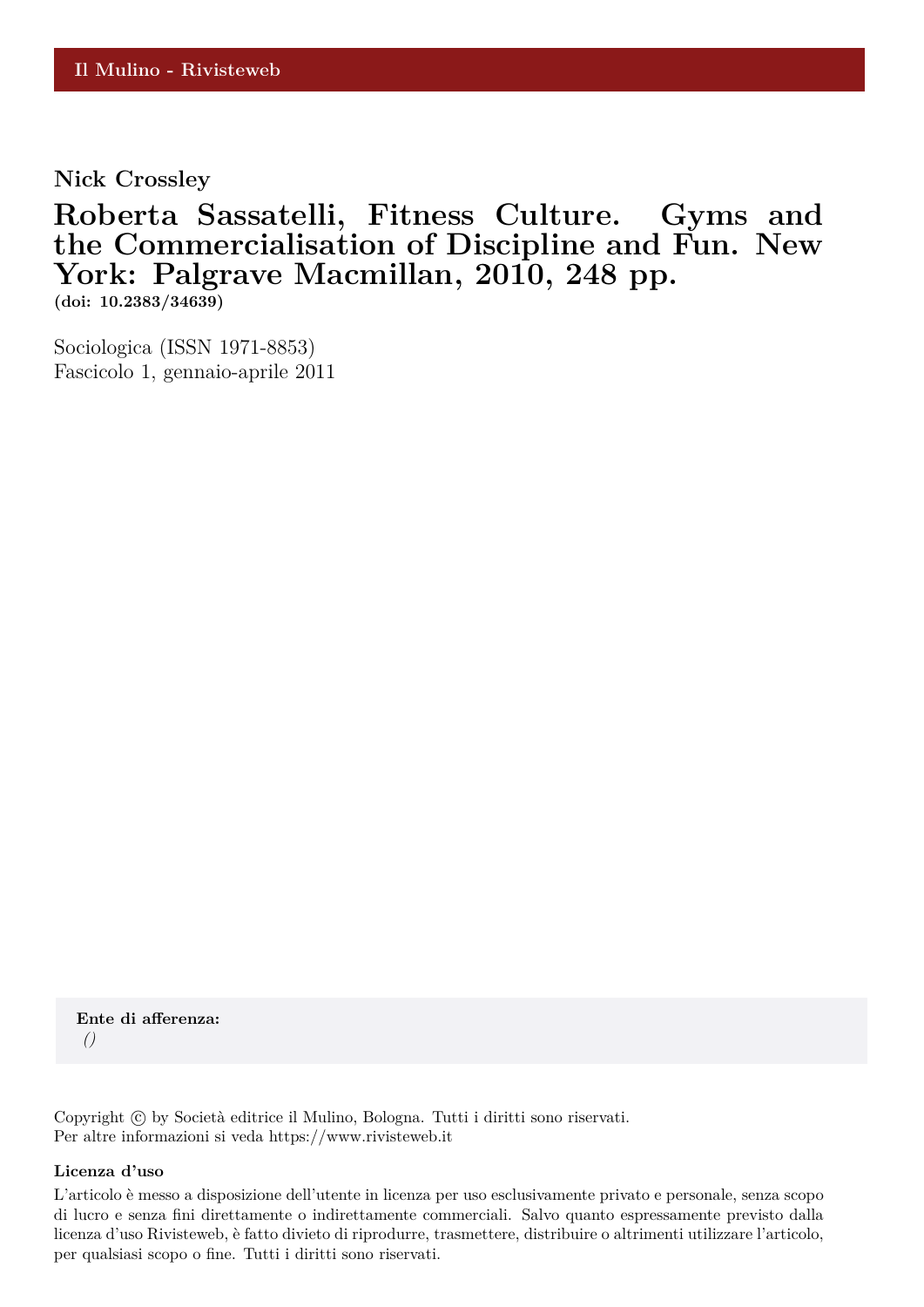## **Roberta Sassatelli, Fitness Culture. Gyms and the Commercialisation of Discipline and Fun. New York: Palgrave Macmillan, 2010, 248 pp.**

doi: 10.2383/34639

In the 1990s Roberta Sassatelli was one of the first to offer a properly sociological analysis of gyms and what was, at that time, a new or at least renewed interest in fitness and working out. Working ethnographically and drawing upon interactionist sociology – Goffman in particular – she sought to explore how the social worlds of the newly emerging gyms and fitness centres were generated from within by their various participants. In her new book she returns to this work, having gathered and analysed a wealth of further material. The book is based upon extensive participant observation in three gyms, two in Italy and one in the UK; upon shorter visits to over 20 gyms in the two countries; upon interviews with 49 gym clients and 18 trainers/gym staff; and upon a textual analysis of the literature produced both locally by the gyms observed and also by the wider fitness culture (e.g. fitness magazines). These various sources allow Sassatelli to reflect upon gym life from a number of distinct angles and to explore its textures in depth. They afford her observations a strong grounding and robustness as well as sensitivity.

As in her earlier work Sassatelli is mindful of the tendency amongst some sociologists to interpret gym life from a great height, by reference to a variety of grand theories but often without reference to empirical data. She engages with such work and with the various theories it draws upon, taking from them what she finds useful, but her own preferred approach is to work ethnographically, at the "coalface," exploring how gym life is generated and lived by those involved in it. We therefore find chapters on interaction, framing and the spatio-temporal organisation of gyms, in addition to a number of further themes that have emerged in the course of her open ended and qualitative inquiries. More importantly, and a great strength of the book in my view, we find a world quite different from and more nuanced than that described in grand theory and by more distant observers.

The best example of this, for me, comes in her challenge to existing models of consumption. By observing practices in the gym she is able to challenge narrow definitions of consumption as purchasing, observing rather that it involves use and that use is often inventive and innovative. This, in turn, leads her to challenge any simple dichotomy between production and consumption, on the grounds that consumption is not only active but also often productive in its own right. I was reminded of similar arguments in Paul Willis's *Common Culture* [Willis 1990], which invoke the "grounded aesthetic" of working class consumption. Indeed many of Sassatelli's observations paint a picture of consumers actively building an ethic and aesthetic through which they process their gym experiences.

Pushing this further Sassatelli's observation of gym-goers allows her to challenge rational choice assumptions regarding the fixed preferences of the consumer. What matters to gym-goers at one point in time, and what motivates them, she argues, may have changed at a later point in time, as a function of their gym experience in the interim.